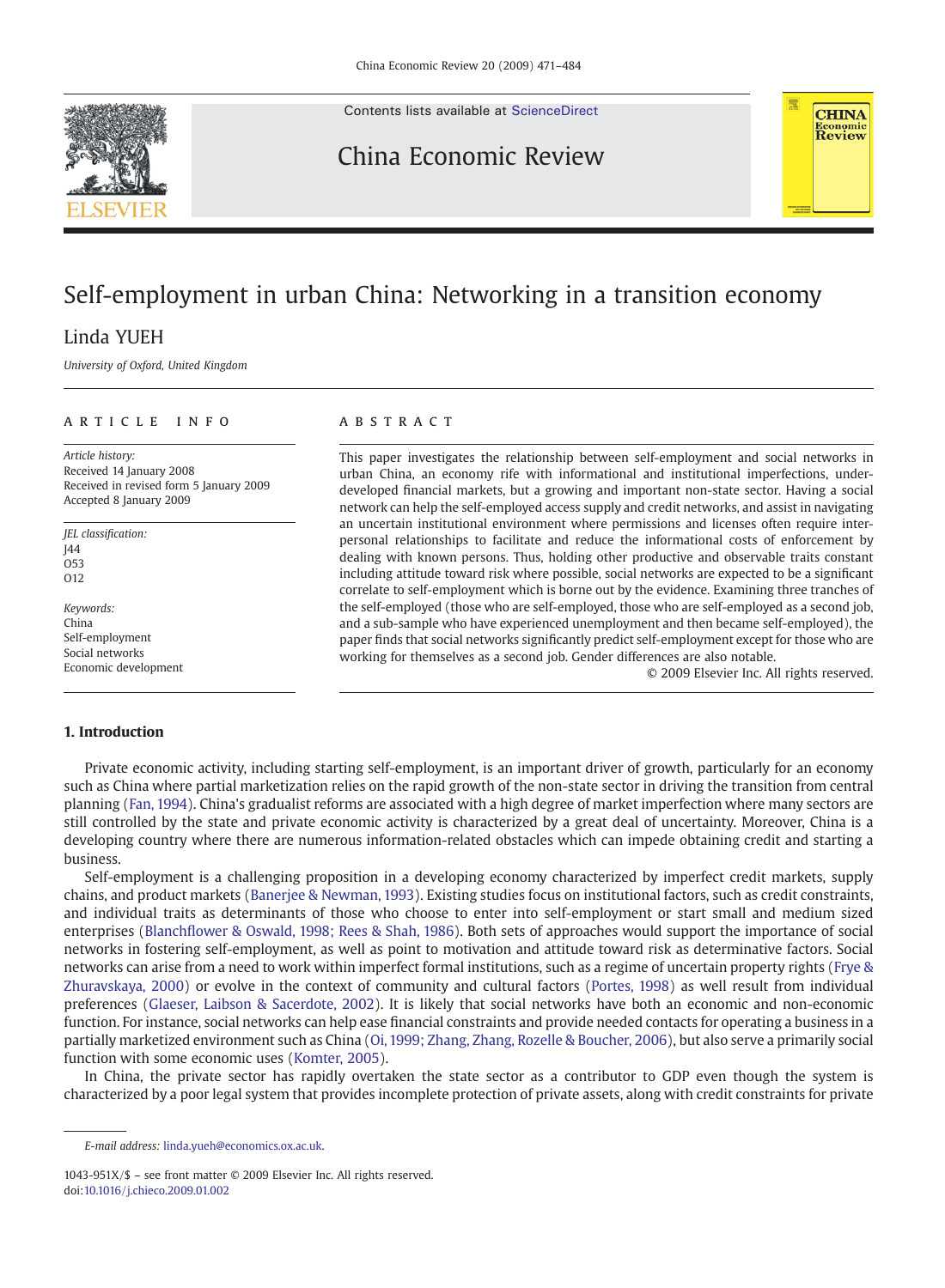enterprises, and regulatory opacity. Despite these challenges, there is a growing segment of entrepreneurial activity that has propelled China along its gradualist transition path and helped it to achieve remarkable growth rates in the reform period. In such an imperfect legal and financial system, the characteristics of those who are able to enter self-employment are of interest. Moreover, the dominance of informal and relation-based contracting in China suggests that the elements fostering private sector development are likely to evolve around social networks, as well as other traits associated with managing uncertainty such as motivation or drive, and traditional characteristics such as the willingness to embracing risk.

The determinants of becoming self-employed in China, particularly in urban areas, are yet to be well understood despite the growing importance of the de novo private sector. Studies of self-employment include analyses by [Wu \(2002\),](#page--1-0) [Zhang et al. \(2006\)](#page--1-0) and [Mohapatra, Rozelle & Goodhue \(2007\)](#page--1-0) as well as a survey of entrepreneurs by [Djankov, Qian, Roland & Zhuravskaya \(2006\).](#page--1-0) The study of rural China by [Mohapatra et al. \(2007\)](#page--1-0) emphasizes education as the key determinant of rural farmers leaving the agricultural sector and moving into self-employment while [Wu \(2002\)](#page--1-0) finds that education deters self-employment in urban areas. As with most issues in China, there are significant urban–rural differences.

[Zhang et al. \(2006\)](#page--1-0) and [Djankov et al. \(2006\)](#page--1-0) concur that entrepreneurship is more likely if the entrepreneur has friends or family who were entrepreneurs. In the [Djankov et al. \(2006\)](#page--1-0) study, the most robust determinant of entrepreneurship was knowing people who had tried entrepreneurship. This is consistent with the work on the importance of social networks. The original data used this paper, with measures of social networks, motivation and attitudes, can to build upon these findings.

Therefore, China is an appropriate economy to study the rise of self-employment and a segment of the rapidly developing privately owned firms since it is transition economy and developing country which has a significant lack of formal institutions in the areas of property rights and other features crucial for private economic activity, such as well functioning credit markets, certainty in contracting and investment protection. Moreover, China has traditionally had a cultural and historical emphasis on inter-personal relationships or guanxi, which informs business dealings both within and outside of China. This suggests that networking is possibly an important factor in determining non-state sector development in transitioning China.<sup>1</sup>

Section 2 examines the factors affecting self-employment in China and setting out the hypothesis regarding the importance of social networks. [Section 3](#page--1-0) presents the data, followed by a section on the estimation approach of the paper. [Section 5](#page--1-0) discusses the results. [Section 6](#page--1-0) summarizes the findings and concludes.

### 2. Self-employment in China

Self-employment should require many of the same personal traits as employed persons working for a wage, such as education, in a transition labour market. However, the self-employed must also contend with the need to obtain credit to start a business and buy inventory, gain access to suppliers and distributors, as well as the knowledge to navigate the uncertain regulatory and legal environment in China where licenses are often required for starting a business. Social networks would be useful in all of these respects.

#### 2.1. Credit and supply networks

In China, self-employed persons often encounter severe credit constraints due to the credit allocation system which is skewed toward state-owned enterprises (SOEs) ([Fan, 1994; Lin, 2007\)](#page--1-0). Small and medium enterprises find it difficult to obtain credit and often rely on family and friends, including remittances from migrated family members, to start a business ([Oi, 1999](#page--1-0)). Alternatively, self-employed persons use their social networks to arrange for inventory to be issued without advance payment. Anything which is sold is then split between the vendor and the supplier of the inventory, such as peddlers receiving their goods in advance. The author encountered this type of trust-based relationship in conducting a household survey in China in 2000, notably in Liaoning which has a substantial proportion of heavy industry that was hard hit by the large-scale downsizing of the SOEs in the mid 1990s. Access to suppliers and distributors is a significant challenge in a partially marketized economy, and having a social network would facilitate self-employment by helping to overcome such obstacles (see e.g., [Wu, 2002](#page--1-0)). With the stagnation of the state-owned sector during the reform period and the beginning of market liberalization facilitating the growth of the non-state sector, it is also likely that urban workers began to seek other sources of income and thus became self-employed.

When asked the main reason why the respondent started his or her own business, 37% replied that it was because he or she had the requisite skills and experience, 7% had funds, 11% had real estate, and 17% started a business by joining in with relatives.<sup>2</sup> Given the small proportion of the self-employed who started with their own funds, credit is likely to be a constraint that social networks can help with by improving information flows to attain credit or indeed access credit from personal networks. This figure may be under-stated since having funds may be a subsidiary reason because respondents were limited to one response. Having real estate in China suggests a social network because all urban land is state-owned and land/buildings were only beginning to become privatized. Those who had the resource of real estate would likely have had the connections to attain such an asset. This finding supports the argument that one of the motivations for entering self-employment is having overcome credit and wealth constraints.

<sup>&</sup>lt;sup>1</sup> Networking and *guanxi* were found to be important under the administered economy as well (see e.g., [Bian, 1994](#page--1-0)).

 $^2$  The remaining respondents chose "other." As this was during the period of the xiagang policy where there were large-scale layoffs in the SOE sector, it is likely that some became self-employed or more likely small goods peddlers out of necessity [\(Knight & Yueh, 2004](#page--1-0)).